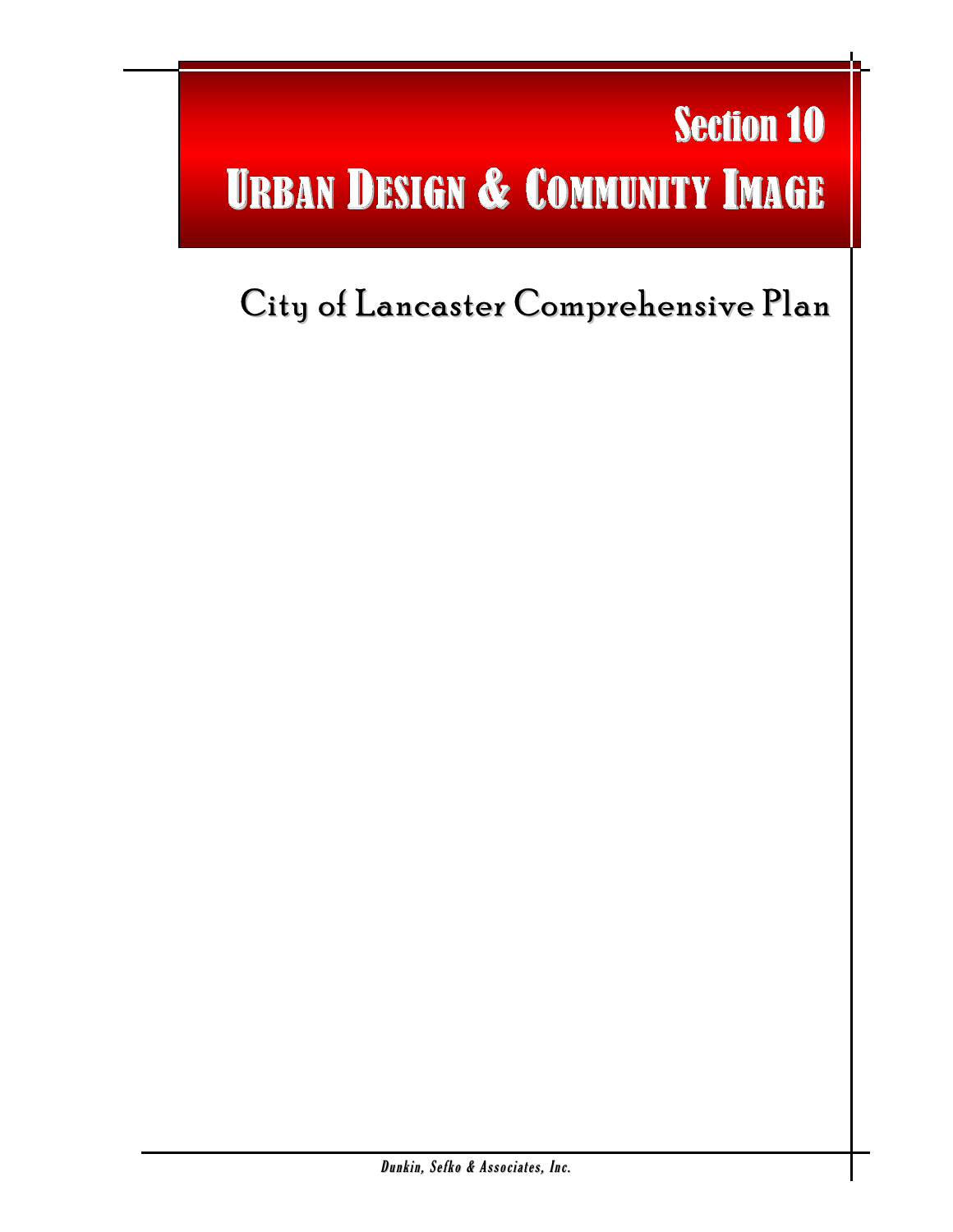## **URBAN DESIGN & COMMUNITY IMAGE**

## **INTRODUCTION**

Urban design is much more than mere beautification of a city. It is a complex process of ordering a community's natural and man-made features to establish a distinct visual image and identity  $-a$  sense of *place* – for the community. Urban design principles strive to improve the quality of life, or *livability*, within a city by enhancing the man-made environment and by creating new opportunities for social interaction among residents. Good urban design practices also help to create a legible development pattern, which makes the community understandable to residents and visitors alike. They often deal with the sensory response of people to the community's physical environment: its visual appearance, its aesthetic quality, and its spatial character. Good urban design practices can be used to bolster people's sense of well being and civic pride, their awareness of different places within a city, and their behavior toward one another. In short, the careful application of urban design principles in city planning may help to protect the quality of the environment (both natural and man-made), and the corresponding quality of life enjoyed by residents and visitors, as a city or town changes over time. The creative application of specific urban design improvements should result in a more aesthetically and functionally stable community that is a happier and healthier place to live, not only in the physical sense, but in the psychological and emotional sense, as well.

The Urban Design & Community Image element of the Comprehensive Plan provides a foundation for the creative application of good urban design principles and practices in Lancaster. It integrates urban design considerations into Lancaster's growth and development processes to create an attractive and recognizable physical environment that complements the functional organization of the City, and to reinforce a sense of *community* among the people who live here.

## **COMMUNITY IMAGE**

Many factors contribute to the *image* of a city. The overall impression that a community imparts to residents and visitors is a good indication of the image of a city. A city's image is solely the perception of its physical appearance that can be encouraged or promoted to enhance the overall impression of the City through an array of urban design strategies. This element of the Comprehensive Plan is intended to identify those aspects of the urban fabric that could be enhanced or improved to increase the community's pride and commitment in working toward quality physical growth and development. The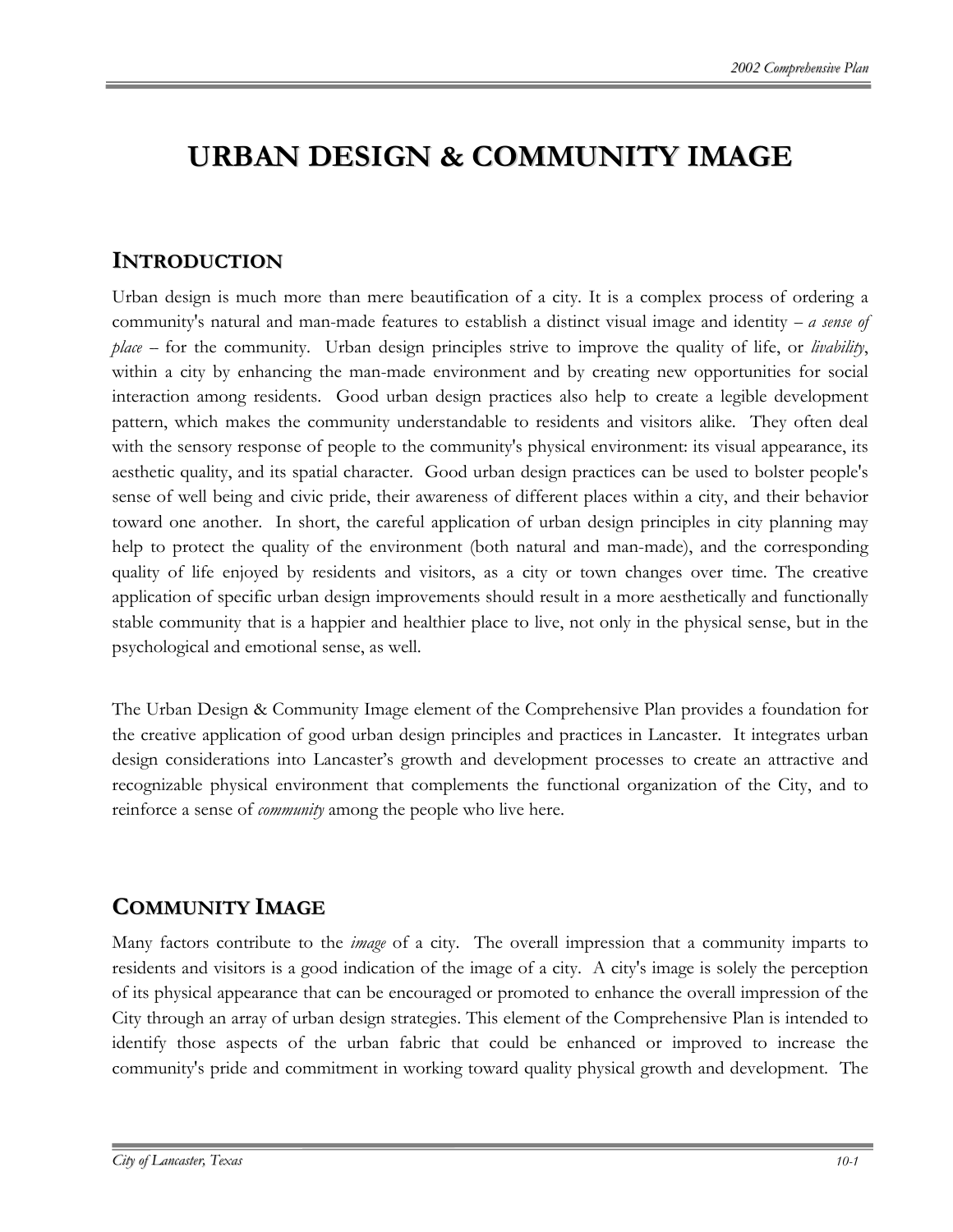character of Lancaster that people perceive as they travel through the City is one of the most important issues regarding *urban design*, as it is used within the context of this Plan.

Several major aspects of the City's physical design that can enhance the image the public has of Lancaster, and that can contribute toward making Lancaster a better place to live and work have been identified as follows:

- Community focal point(s) and/or landmark(s);
- Gateway treatments at selected points along major arterials;
- Methods of creating better residential neighborhoods, and of protecting and enhancing existing neighborhoods;
- Street scene and parking area treatment along major thoroughfares and travel corridors (e.g., screening, landscaping, etc.);
- Site design criteria for new development;
- Signage, street lighting, and other streetscape amenities; and
- Methods of maintaining and enhancing the downtown area (specifically the Historic Town Square).

The physical design goals referenced within the Goals & Objectives component of the Comprehensive Plan identify the need to improve the physical quality and appearance of Lancaster. By considering the design of the City as a whole and that of specific sites or locations, enhancement of the overall image of the City can be achieved. This element of the Plan serves as a guide for achieving such community design goals and objectives. The following discussion and recommendations address the physical components responsible for making positive changes in the appearance of the community, and for improving the community's image and overall quality of life.

## **URBAN DESIGN CHALLENGES AND SOLUTIONS**

## **LACK OF COMMUNITY IDENTITY**

Cities often lack visual individuality especially those in large urbanized areas similar to the Dallas/Fort Worth Metroplex; it is often difficult for cities to distinguish their physical appearance from another. Large, central cities generally have the advantage of distinctive skylines as identifying element. However, smaller cities must endeavor to create their own identity, or *signature*, in other ways that are both conducive and responsive to their individual size, scale and character. A recognizable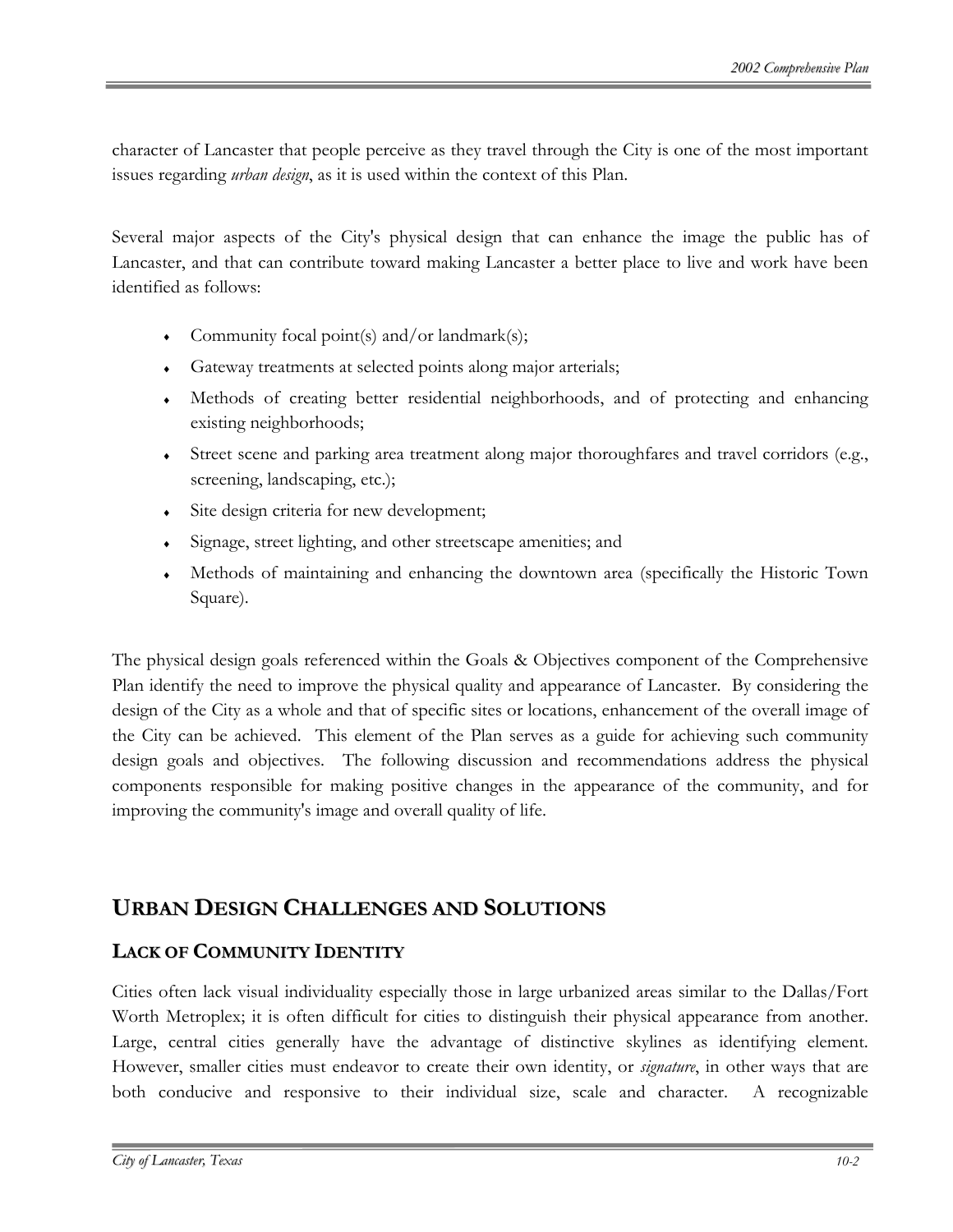image/identity is not only important to the inhabitants of a particular community, it is also important to those who live within surrounding areas and to visitors. It helps to provide orientation  $-$  a point (or place) of reference for people moving into, within, and out from a community. The City of Lancaster should consider adopting a theme that could assist in developing and establishing the City's image. A signature phrase or slogan would be a good way in which to promote the community's theme and image.

The *sameness* that is often inherent to communities within a particular geographic area makes it appear that each one is just like its neighbors. For example, the visual appearance of Lancaster to a traveler along Beltline Road may be the same, or very similar, to the appearance of Beltline Road in some other community. Due to the fact that developers and their architects often adhere to popular design trends of a particular time period, rapid development tends to result in homogeneity of style  $-$  it all looks similar. This lack of design variety, especially along major travel corridors, can create anonymity within a region – one community looks just like its neighbor, and it is difficult for people to know when they have left one city and entered another. Of course, many communities have taken steps to beautify and individualize their physical appearance, thereby creating their own image/identity to set them apart from their neighboring cities. Therein lies the challenge for Lancaster.

## **URBAN DESIGN ELEMENTS**

An effective solution to the challenge of this *lack of identity* lies in the application of appropriate urban design elements that help create a City's image/identity. These elements are as follows:

- Community focal points/landmarks;
- Gateway or entryway treatments;
- Travel corridor treatments;
- Neighborhood enhancements;
- Enhancement of nonresidential developments; and
- Enhancement of the Historic Town Square into a unique downtown area.

## **Community Focal Points/Landmarks**

Many communities lack identifiable landmarks and focal points of activity, which creates orientation problems for residents and visitors. Prominent landmarks tend to enhance guidance and way-finding, which entails knowing where one is at any given time, and knowing how to reach any other place within the community. Landmarks (also referred to as focal points) are highly visible elements, or areas, that are readily recognizable by residents and visitors as important places, such as a downtown area, major shopping centers, entertainment or employment centers, water towers, etc. They are also very useful in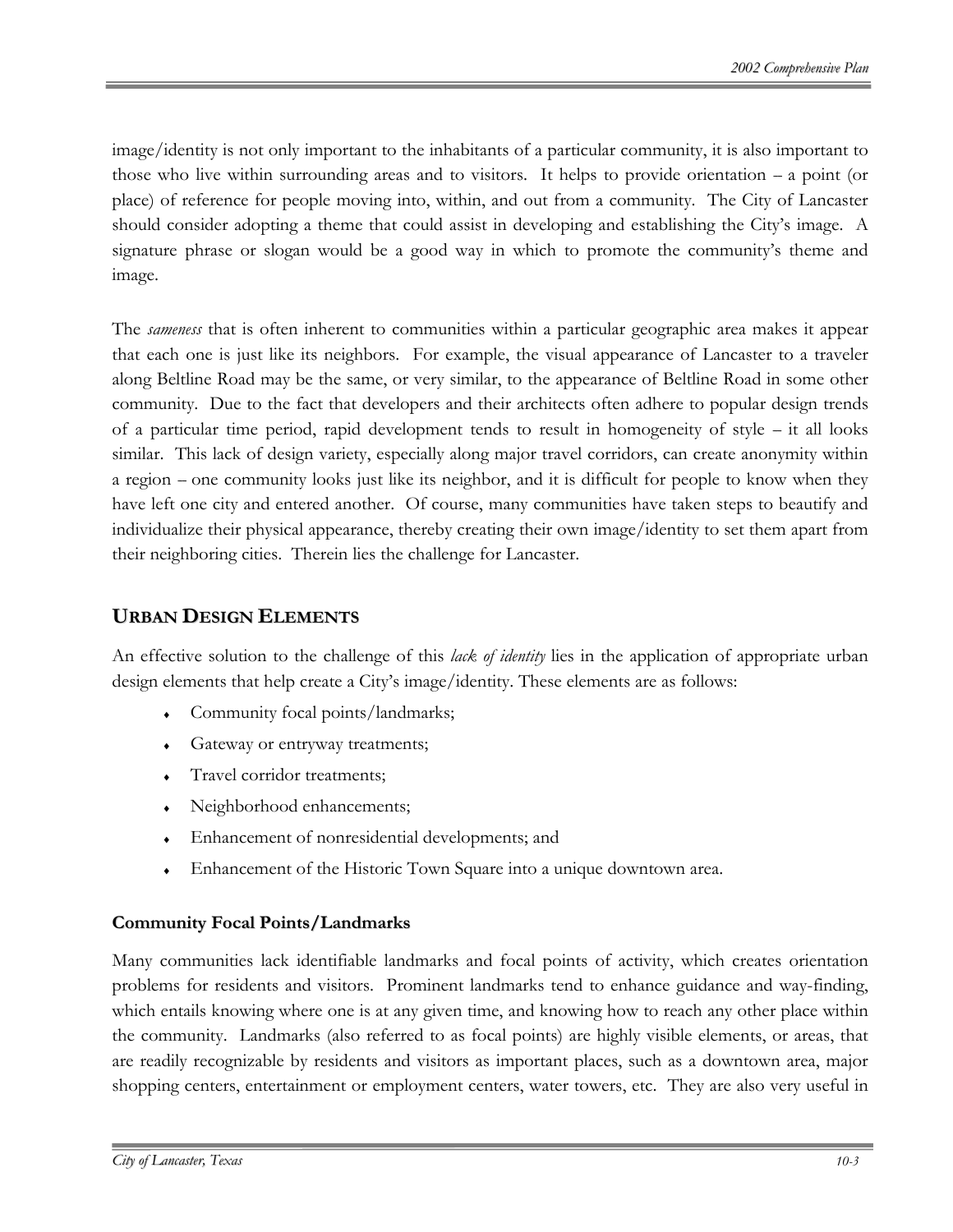helping people find their way around within a community or a special area. Landmarks can be any easily seen element within a city. Lancaster has several features that are locally and regionally identifiable landmarks. The Lancaster Airport acts as an entryway to the City from the southeastern direction. The Historic Town Square, Midway Park Medical Center, Cedar Valley Junior College and Ten-Mile Creek Preserve are other notable features that would qualify as landmarks for Lancaster.

## **Gateway and Entryway Treatments**

Gateways, also known as entryways or portals, can provide a strong sense of arrival to, as well as a sense of departure from, the community. They are the first thing visitors see when they come into a community, and the last impression visitors have when leaving, and they can provide a strong indication of a community's image if they are well designed and prominent.

One of the major urban design issues facing Lancaster is the

visual continuity, or sameness, along its major thoroughfares and highways. Currently, there is little to distinguish Lancaster from other communities along any of the major access corridors into the City. Properly developed, the establishment of distinctive gateways into the City could add greatly to Lancaster's sense of identity, and could create a definite sense of *arrival*. The design of gateways, or entry points, into Lancaster should be guided by several factors. One of the most obvious factors is the number of people using a particular entry point. Out of all the roads that lead into Lancaster, three of the roadway facilities entering the City, Interstate Highway 35, Pleasant Run Road and State Highway 342, are more heavily used. Therefore, distinctive gateways and signage along these roadways would go a long way toward creating a unique image for Lancaster.

An entry feature for Lancaster along one of these roads leading into the City could be as simple as a carefully designed landscape feature (**Illustration 10-1**), which may include a special type of signage or other identifier (**Illustration 10-2**) that signifies arrival into the community. It is suggested that a water feature be incorporated in to an entry feature, if possible. Many cities throughout Texas have successfully utilized this technique, but the degree of success or effectiveness has greatly depended upon the design quality of the entry feature, as well as upon how strategically it is located and how visible it is from the road. Priority for funding entry features, both in terms of total dollars spent per entry and in terms of the timing of expenditures,



**Illustration 10-2 Example of an Entryway Treatment** 



**Illustration 10-1 Example of a Landscaped Gateway**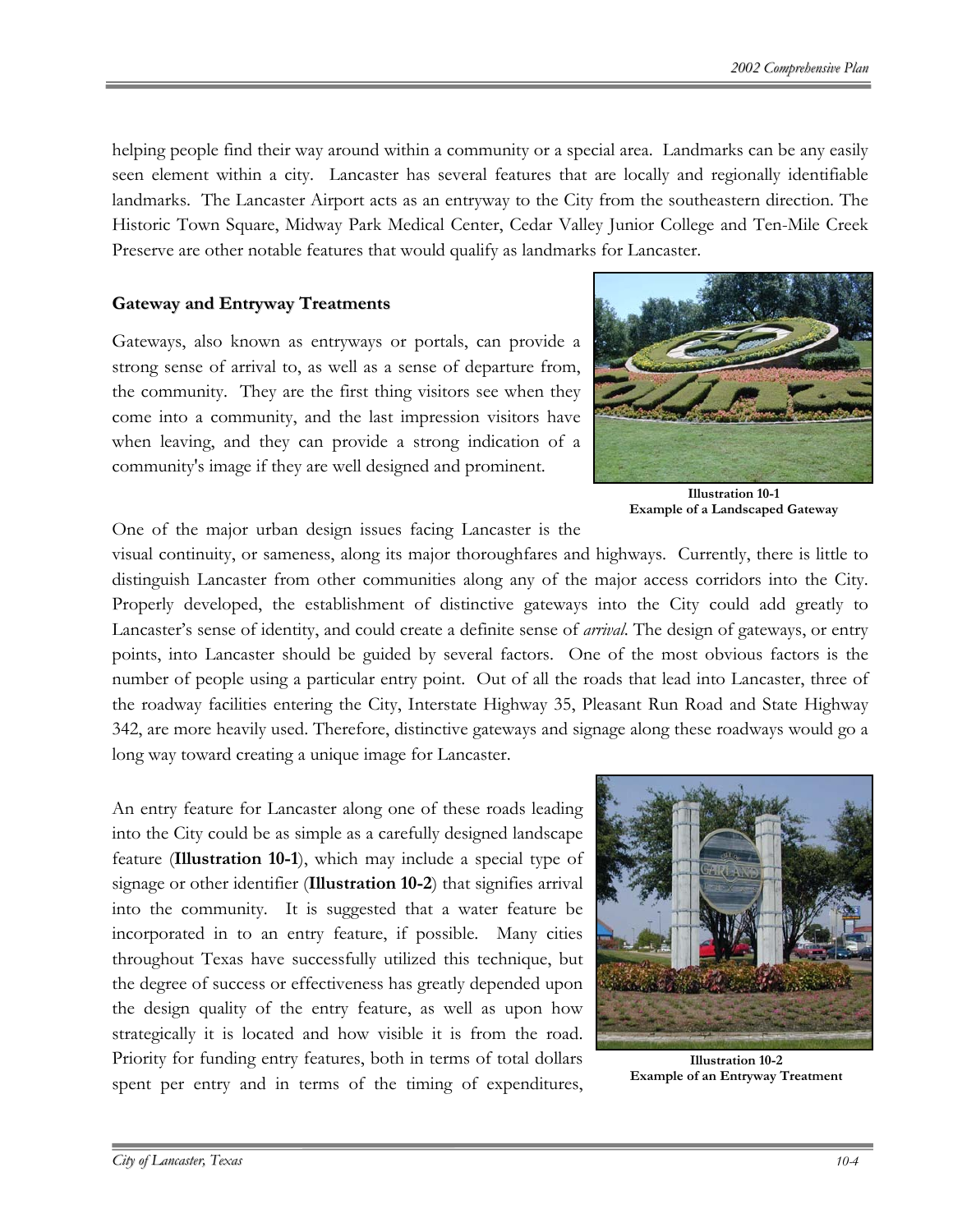should be directly related to the number of people using a particular entry point. Often, donations can be solicited from civic groups to assist in the funding of specific gateways and/or their maintenance (e.g., an *adopt-a-gateway* program).

Another important factor in the design of entry points is to develop an entry that provides a sense of identity for the community, while at the same time projecting a desirable image for the City. This can be accomplished through careful use of signage (**Illustration 10-3**), landscaping, and other design elements such as lighting, fencing, paving patterns, art/sculptural elements, and a variety of earth forms. Consideration should be given to establishing a uniform design concept for all gateway treatment area. Hierarchical distinction between major and minor gateways can be achieved through design modification for each type of entry feature.

Design of entry features should take into consideration the setting in which each feature will be placed, as well as the traffic speed with which it will be viewed. Although any entry feature might ideally be placed at the corner of a roadway intersection which is at, or near, the true City limits, the design of the feature might conflict either visually or aesthetically with an adjacent retail use at the intersection. In such a situation, it may be prudent to move the entry feature further into the City to provide a better setting and better visibility, such as placing it upon the thoroughfare median if there is one. The traffic speed at which an entry feature is viewed must also be taken into account, and the size, boldness and scale of the feature should be designed accordingly.

One of the areas within Lancaster that is well suited for an entry feature is Pleasant Run Road as it enters the City from the west. Many visitors travel this route when going into the City from Interstate Highway 35. Entry features could be installed in conjunction with a new development in this area. For example, if an entry feature and (possibly in components with a retail center) was constructed on Pleasant Run Road at Interstate Highway 35, it could provide an attractive first impression for visitors entering from the west, as well as to those passing on the highway.



**Illustration 10-3 Example of Streetscape Elements Along Freeways**



**Illustration 10-4 Example of Streetscape Elements Along Residential Streets** 



**Illustration 10-5 Example of Streetscape Elements Along a Major Thoroughfare**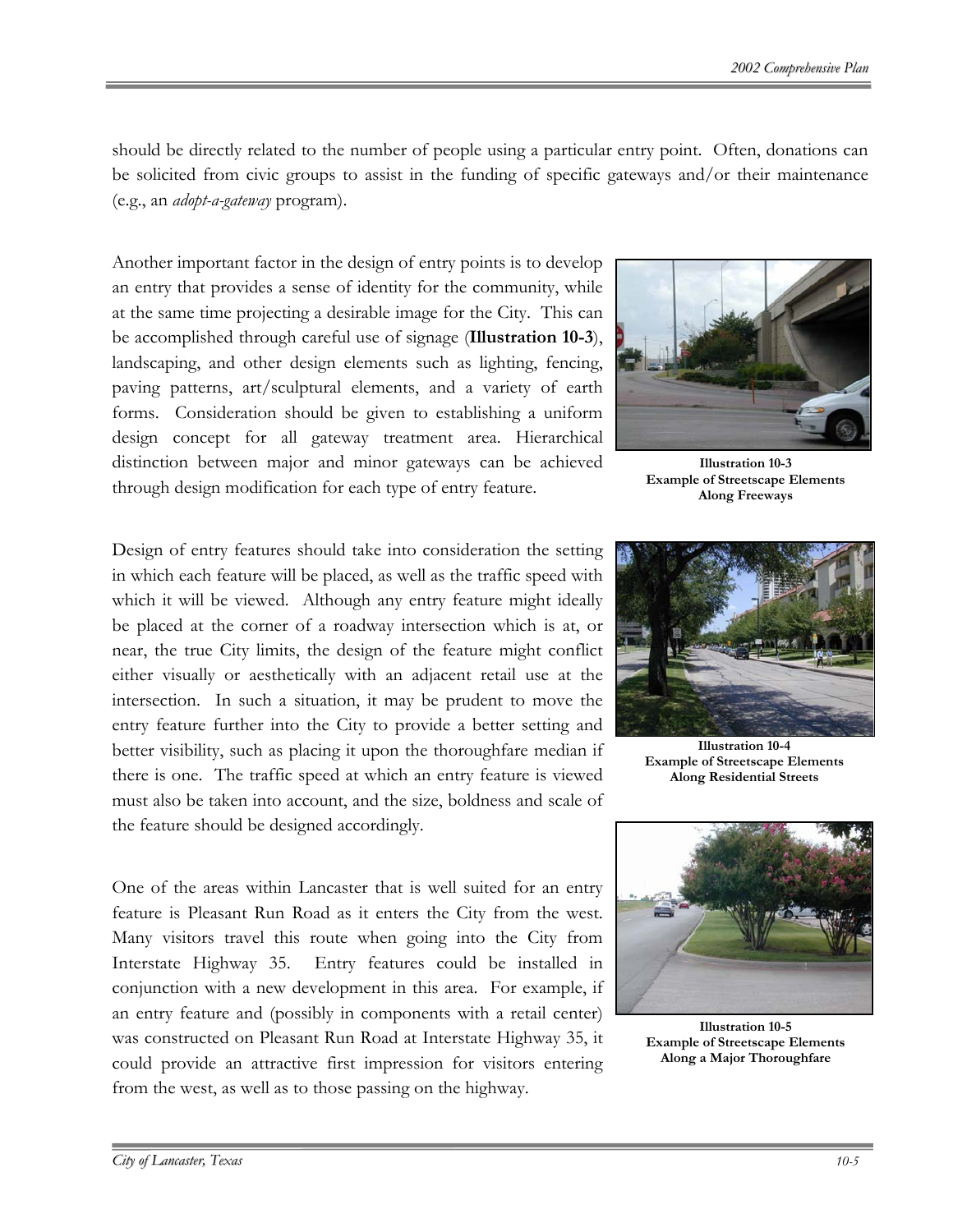## **Travel Corridor Streetscape Treatments**

The term *streetscape* has been developed in recent years to describe the visual image that is projected by a city street and by various elements within and surrounding the street right-of-way. Overhead power lines, traffic signals, signs, light fixtures, plant materials, and street paving are some of the most noticeable physical elements that are found within a typical streetscape. The visual appearance of adjacent developments and their physical form also influence one's perception of a streetscape and the overall community.

The streetscape characteristics within Lancaster are now generally evolving from a small city to a growing and dynamic suburban community (see **Illustrations 10-4**, **10-5** and **10-6**). Steps should be taken now, as new development occurs, to improve and upgrade the image of the City as seen from the major roadways within Lancaster. The process of planning to incorporate streetscape elements along major thoroughfares within Lancaster can be developed through the joint efforts of public and private groups. The 1986 Comprehensive Plan identified a travel corridor area along Pleasant Run Road between Houston School Road and Blue Grove Road. It is recommended that this Pleasant Run Corridor be extended from Interstate Highway 35 to the eastern City limits. Streetscape elements along this corridor should be developed in accordance with the concepts and elements of urban design described within this Comprehensive Plan, and the land uses encouraged along this corridor should be in accordance specifically within (**Plate 7-1**) the Future Land Use Plan element.

Lancaster should adopt landscape requirements within the Zoning and Subdivision Ordinances to incorporate objectives that are envisioned to create a quality streetscape, to generate a positive community image, and to enhance property values within the community. Generally, the concepts utilize accent-planting techniques to provide variety and color, while requiring street trees to establish a sense of cohesiveness throughout the City. Landscaping and related features add to the attractiveness of any development site, but are particularly effective on retail and multi-family sites. It is therefore suggested that the City continue to pursue reasonable and practical landscape requirements for retail uses, offices and apartment complexes, as well as along the edges of residential subdivisions.

It is recommended that the City include a comprehensive screening program with alternative design choices for major thoroughfares as part of the subdivision approval process. Three options would provide enough choices as well as flexibility and variety along thoroughfares. If possible, brick screening walls should be on private property. Any of the following options could be appropriate:

- ♦ A brick masonry wall with selected over-story trees; wood fences should not be permitted;
- A solid living screen based upon approved plant materials; and,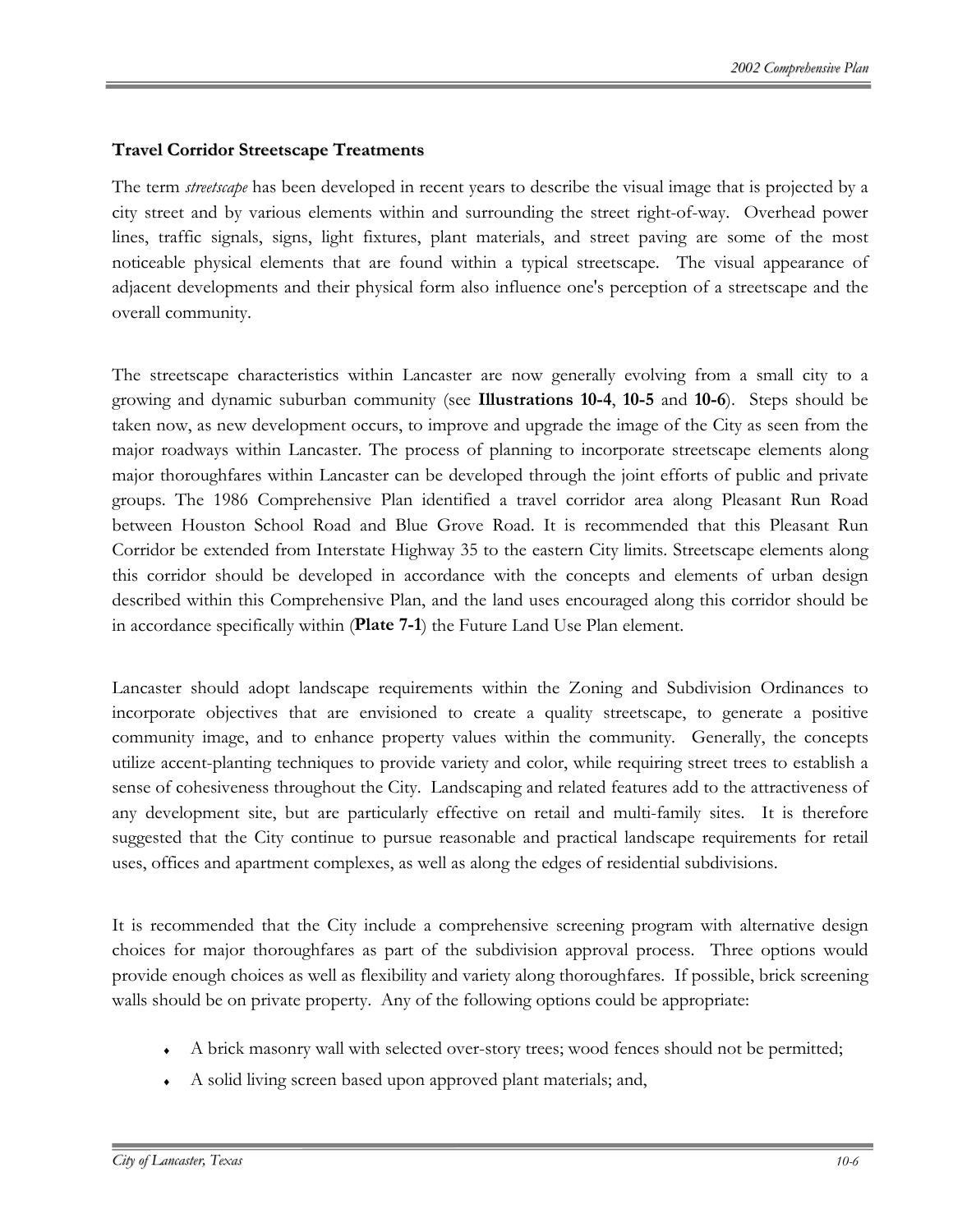♦ A combination of a brick masonry wall and *wrought iron* (steel or aluminum, solid stock preferred for longevity) fence sections (at least 60 percent of the surface should be brick masonry) combined with evergreen shrubs and selected over-story trees.

To be successful with a thoroughfare-screening program as suggested above, two major actions must be accomplished. First, an approved plant material list as well as approved construction standards for screening walls must be amended into the Subdivision Ordinance. Second, some entity must be responsible for maintenance and repairs to screening walls. Without both of these actions, the longterm results of any screening or landscaping endeavors would be less than desirable. Cities are allowed to create public improvement districts (PIDs), which have special funding and taxing authority. PIDs can be created for a variety of reasons, including funding and maintaining streetscape/landscaped areas. When landscaped areas are created, one of the following entities must be responsible for long-term maintenance: 1) the City; 2) a separate taxing authority (e.g., PID); 3) a property owners' association; or 4) volunteers/individual homeowners.

The City's Subdivision Ordinance includes a recommended list of appropriate plant materials for landscaping within Lancaster, especially in public areas and along thoroughfares. These materials should also be used for the landscaping of private properties, as well, because they represent low maintenance species that are generally adapted to the local climate. Also identified on the plant list are species, which are drought resistant or are native to the area. Since water conservation in general is becoming more of a statewide issue, the use of xeriscape techniques will be beneficial for a long period of time after these drought resistant plant materials are installed.

## **Neighborhood Enhancements**

The design and character of residential neighborhoods is also an important component of the City's overall urban design portfolio. As more property is developed into residential subdivisions, such design factors as entry features into subdivisions, screening, lighting and landscaping, as well as the design layout of the subdivision itself, will be critical to the perception of Lancaster's residential neighborhoods. While the City clearly must provide developers with options appropriate to the marketing of their subdivisions, the City may also wish to maintain some continuity between different residential subdivisions along a major thoroughfare. Older residential neighborhoods may need gradual improvements in such necessities as street maintenance and code enforcement, but newer residential subdivisions offer the potential of embracing and including positive design elements that will add value, both aesthetic and monetary, to the homes constructed within them.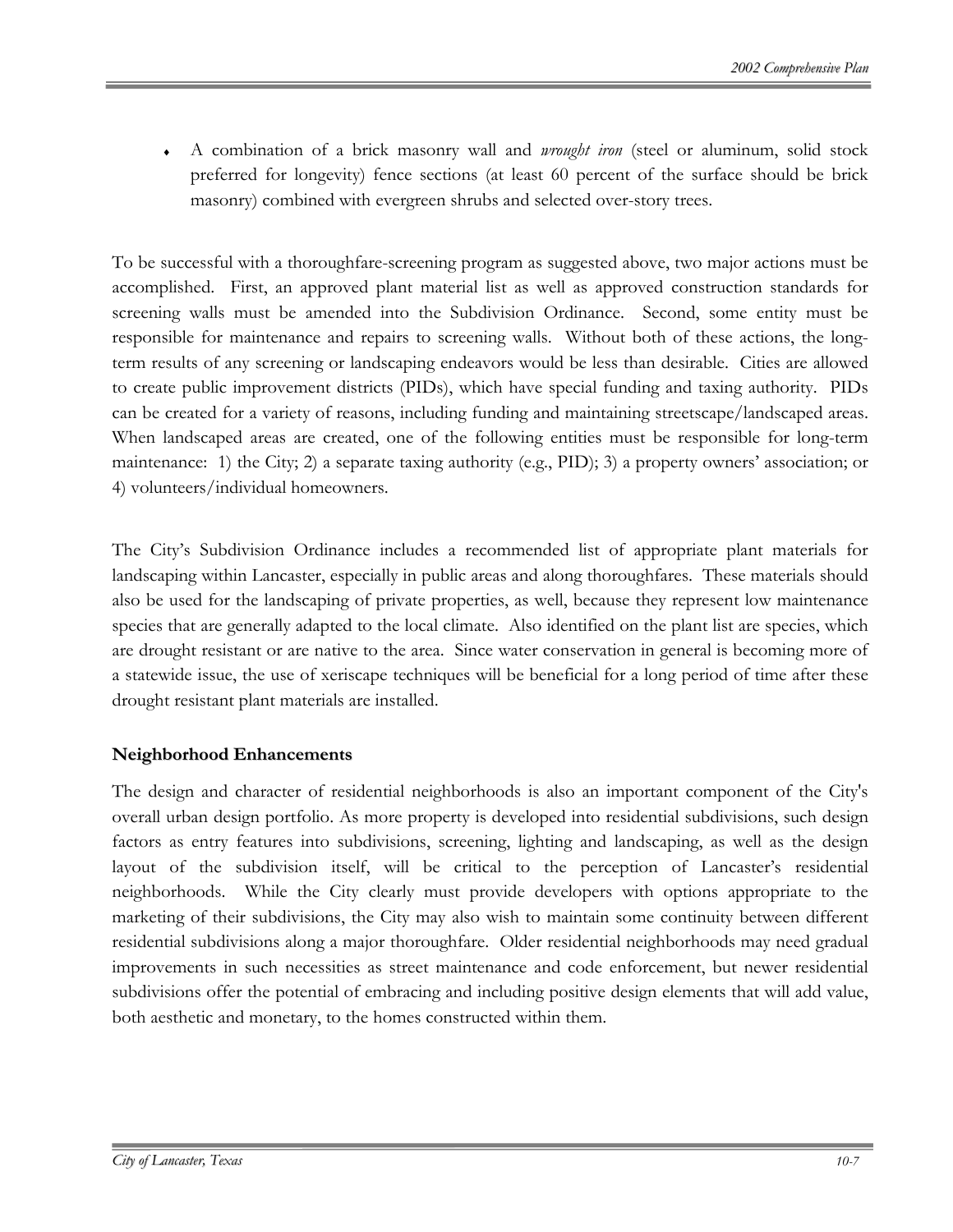One of the factors that will determine the ultimate efficiency of Lancaster's thoroughfare system is the manner in which properties adjacent to major thoroughfares are developed and used. By regulating points of access into adjacent properties, and by providing for wider spacing of intersecting streets (**Illustration 10-7**), it becomes possible to maximize the traffic capacity and the efficiency of each thoroughfare. Another important consideration will be the manner in which public and private landscape improvements occur within, and adjacent to, thoroughfare rights-of-way. By coordinating and guiding both of these factors, the City can create a safe and efficient thoroughfare system that projects a positive image for the community and for adjacent residential subdivisions. A



**Illustration 10-6 Example of Residential Properties Adjacent to Major Streets** 

detailed description of desirable neighborhood designs and their applicability in Lancaster is discussed in the Neighborhood Design section of the Comprehensive Plan.

## **Platting Adjacent to Creek and Drainage Areas**

Creeks and drainageways offer great recreational and scenic opportunities within Lancaster. Since much of the remaining vacant land will likely be developed as residential, it is probable that at least a portion of this development will occur adjacent to creeks or drainage areas. In order to protect the integrity of the storm drainage system and to reduce the potential for flooding, the City must adopt a comprehensive policy for designing residential developments adjacent to these creeks and drainage areas. Where the floodplain is reclaimed, the City should encourage non-detrimental, non-intensive land uses, such as parks and open space**.**

The City must restrict the platting of residential and commercial lots within the flood ways of creeks and drainage areas, which have the potential for carrying significant volumes of storm water runoff. **Illustration 10-8** shows two recommended platting alternatives where residential lots are placed adjacent to creeks or drainage areas. The City can preserve the carrying capacity of these drainageways by designating them as public or private open spaces or as floodway management areas, or by incorporating them into the City's park system. Platting



**Illustration 10-7 Recommended Platting Arrangements Adjacent to Floodways and Creeks**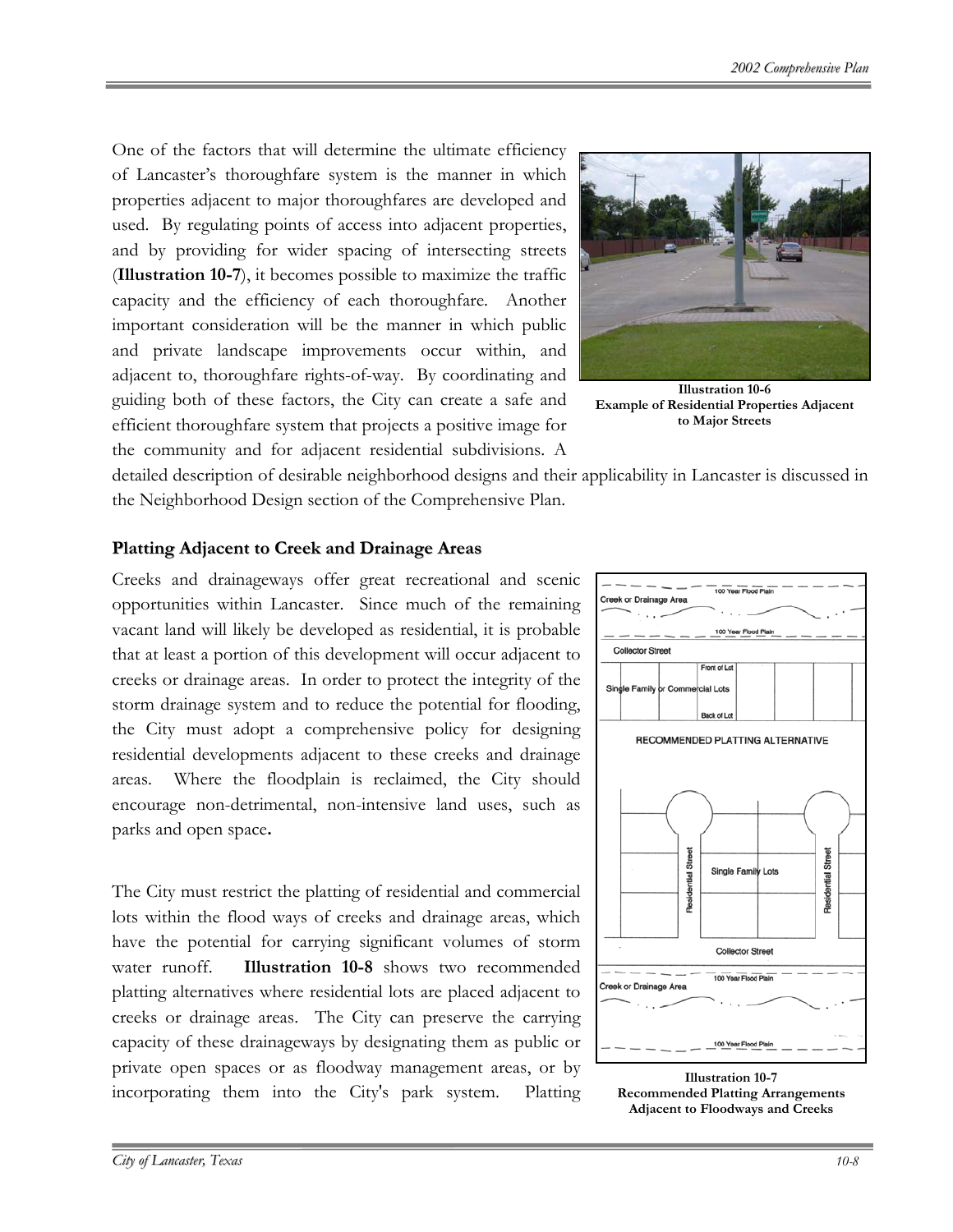collector streets along creeks allow continuous access and visibility of the creek for scenic and aesthetic enjoyment opportunities. This concept also helps to slow storm water runoff before it enters the drainageway or creek. One accepted method of drainageway protection is designating those areas as floodway management areas (FMAs). Cities are already using this technique, and it is suitable for implementation in Lancaster, as well. Under this designation, the drainage areas would be dedicated to the City and maintained in a natural condition. That is, little maintenance would be provided except for trash or debris removal. Mowing and other levels of maintenance normally performed in City parks would not occur within these areas.

**Lancaster must restrict the platting of residential and nonresidential lots within the floodplain of its significant drainage areas, and the City should prevent development and reclamation within the flood fringe area (100-year flood plain)**. An additional 100 feet of setback for development beyond the FEMA designated floodplain is recommended. Building sites 200 feet for the above setback should be at least two feet above the floodplain elevation. The City should encourage retention/detention ponds to be used as flood control methods. When possible, these retention/detention ponds should be incorporated into the site as an amenity, along with landscaping elements. As the vacant areas within Lancaster continue to urbanize, the potential for flooding will increase due to higher storm water runoff volumes from impermeable surfaces. Protection of the flood plain areas and preservation of critical drainageways can help to reduce capital expenditures that may be needed in the future to correct problems caused by urban

### **Entryway Features for Residential Subdivisions**

All residential subdivisions in excess of twenty platted lots should provide a landscaped entryway feature at all access points from thoroughfares that are greater than sixty feet in right-ofway width. The entryway features should be on private property but could be placed within the right-of-way, and would have to observe sight/visibility requirements.

*Design Requirements:* The entryway feature should include living landscaped materials from an approved plant list. The design of the entryway feature should also include lighting features, an automatic irrigation system, and subdivision identification (i.e., signage).



**Illustration 10-8 Example of a Residential Neighborhood Entryway Feature** 



**Illustration 10-9 Example of a Residential Neighborhood Entryway Feature Subdivision**

flooding.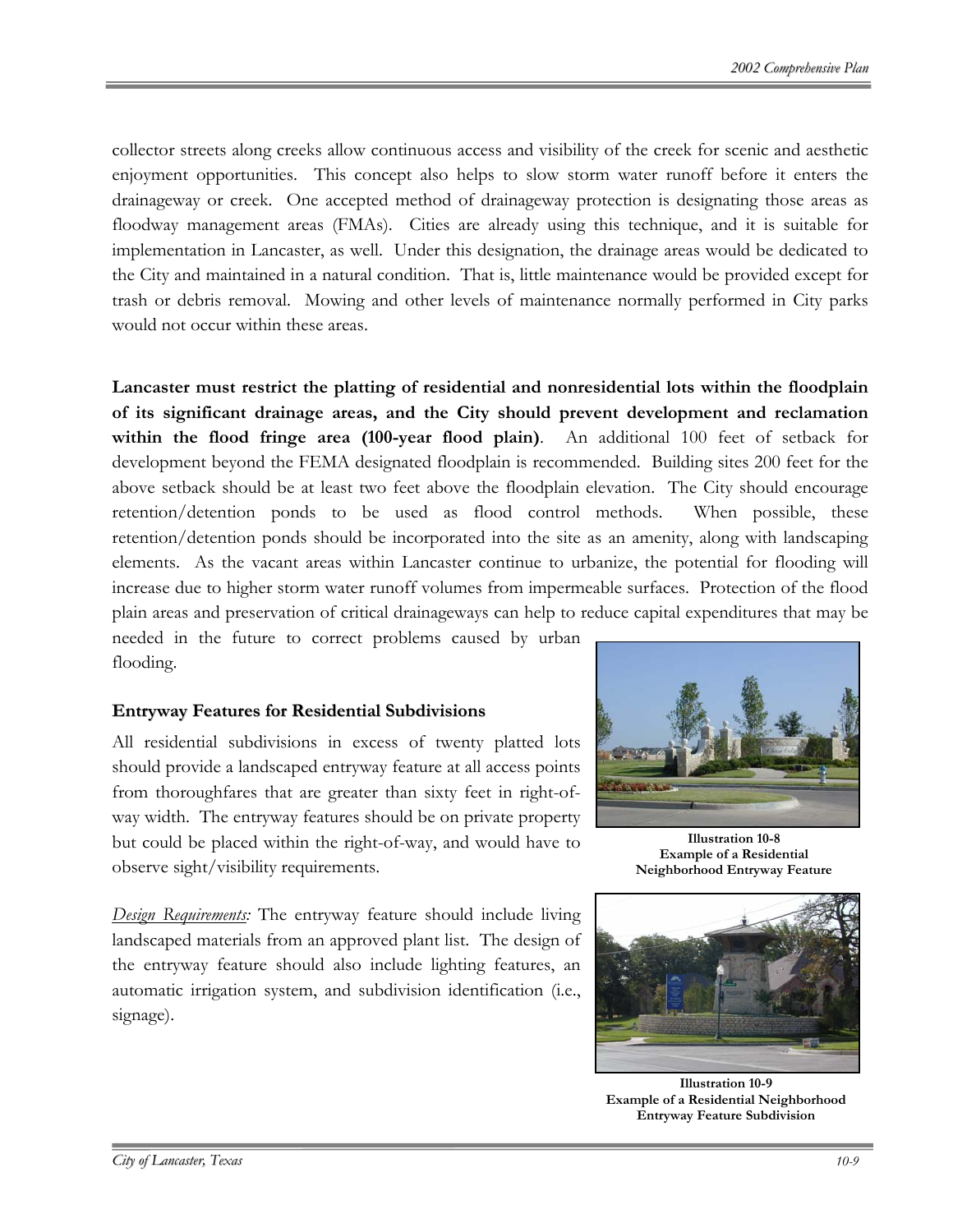The design of the entryway feature should be in accordance with design policies as provided by the City. The design of the entryway feature should be reflected on the engineering plans submitted with the final plat. A standard right-of-way use agreement should be developed in most cases.

The maintenance of the entryway feature should be the responsibility of the developer for a period of two years, or until building permits have been issued for at least seventy-five percent of the lots within the subdivision, whichever is later. After such time, a homeowners' association or other approved entity should maintain the entryway.

#### **Enhancement of Nonresidential Developments**

An important aspect of creating more attractive nonresidential treatments is through specific site design items, which can be addressed by the private sector during site development. Often, much of what creates a better view from the street is simply better site design. Site design review can be incorporated into the City's normal project review of site plans. The following sections discuss examples of site design elements or construction material usage that could enhance nonresidential developments, especially along major thoroughfares. These examples should be evaluated to make certain they are included in either the Zoning or Subdivision Ordinance.



**Illustration 10-10 Example of Landscaping in a Nonresidential Development** 

### **Landscaping For Nonresidential Developments**

#### *Purpose:*

- Enhance the view and image of the community from major thoroughfares;
- Contribute to the overall quality and visual appearance of individual developments;
- Reduce glare from paved surfaces, and break up large expanses of paving;
- Replenish oxygen supply and provide natural air conditioning; and
- Provide visual relief and open space within urbanized developments.



**Illustration 10-11 Example of a Monolithic Curb Protecting a Landscaped Area**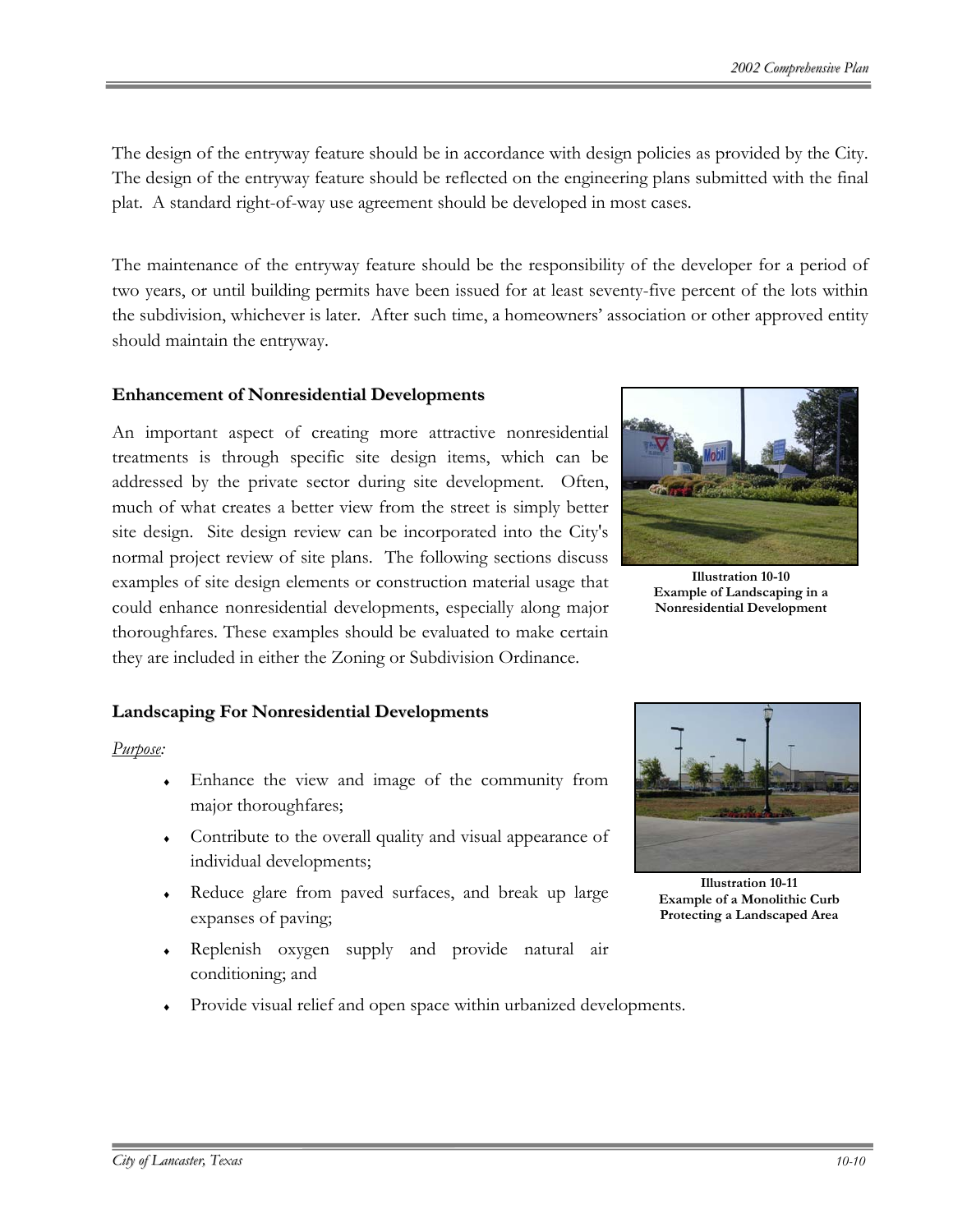## *Guidelines for Consideration:*

- Require a minimum ten-foot  $(10')$  landscaped edge (i.e., interior parkway) adjacent to any street right-of-way, and a minimum of 15 percent of the front yard to be landscaped area. Reduce the landscaped edge requirement to five feet (5') for secondary frontages to the rear or side. In addition, a ten-foot (10') landscaped edge should be provided adjacent to a street with a smaller right-of-way width if a residential use exists or is planned adjacent to the nonresidential use. The landscaped edge can include street right-of-way. The right-of-way should be sodded and/or seeded with grass or planted in low height groundcover. Require one large tree (3" minimum caliper) per 40 feet of street frontage.
- All landscaped areas should be protected by a raised, monolithic curb and should remain free of trash, litter and car bumper overhangs. Landscaped areas containing trees and shrubs should be no less than five feet (5') wide. Landscaped areas within parking lots should generally be at least one parking space in size, with no landscaped area less than fifty (50) square feet in area. Within parking lots, landscaped areas should be located to define parking areas and to assist in clarifying appropriate circulation patterns. Landscaped islands should be located at the terminus of all parking rows, as well as interspersed along lengthy parking rows, and should contain at least one shade tree (3" minimum caliper). Total landscaped area within a parking lot shall equal at least sixteen (16) square feet per parking space.
- Require one (1) shade tree (3" minimum caliper) per twelve (12) parking spaces within parking lots that contain twenty (20) or more parking spaces. Allow 25 percent of the required trees to be planted within the landscaped edge.
- Provide a bonus for the protection and preservation of existing trees. Developments that preserve and protect existing trees should be given additional credit toward the total number of trees required.
- Provide a listing of appropriate plant materials for use within required landscaped areas. Use of plants not specified should be subject to approval by the City. Recommended plants should be drought resistant, if possible, and xeriscape techniques should be encouraged.

## *Implementation:*

Review the existing Zoning Ordinance to ensure that the guidelines suggested above are included. The City should also establish procedures for requiring maintenance of landscaped areas once they are installed.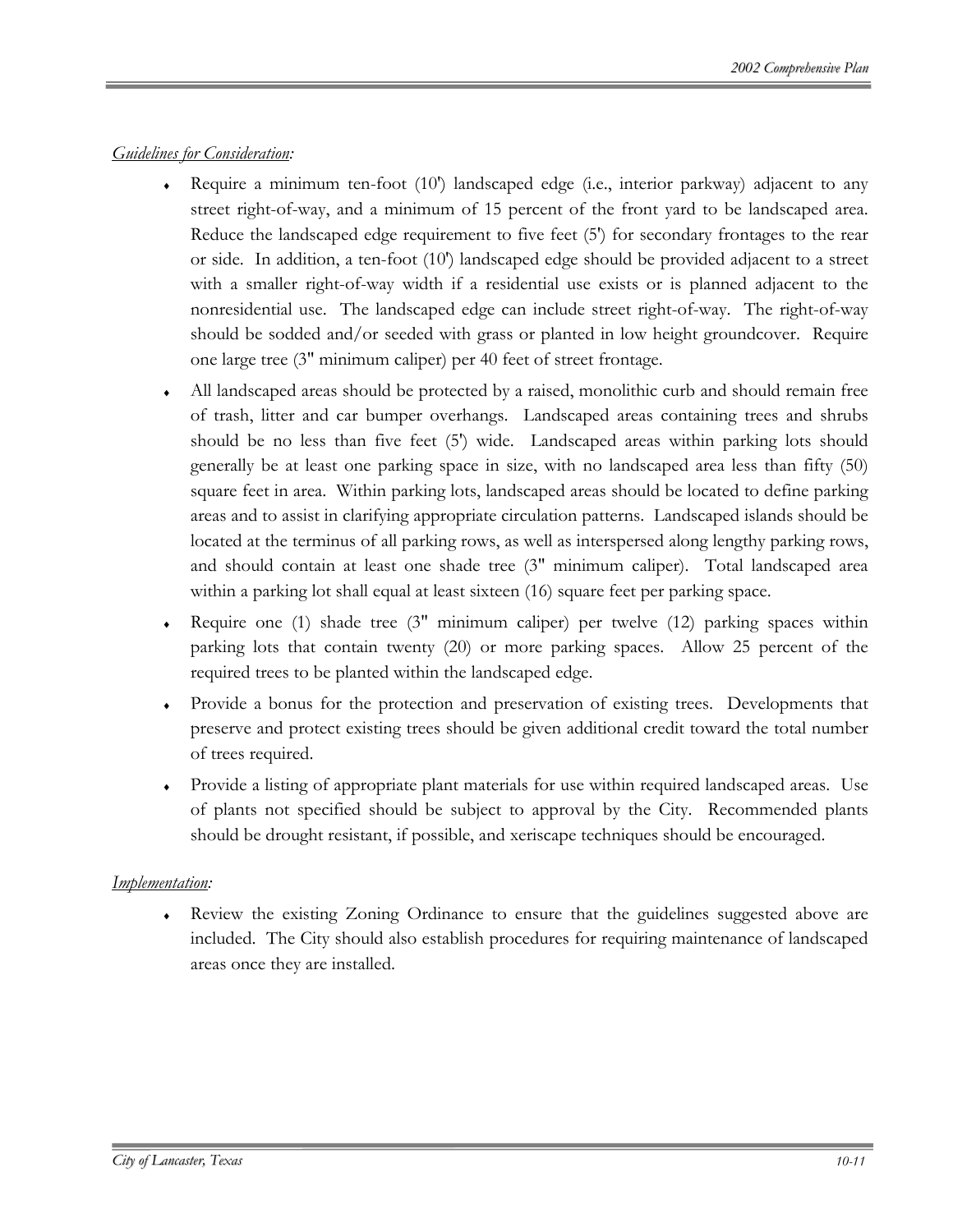## **Screening of Solid Waste Containers**

#### *Purpose:*

- Improve the appearance of the community from public streets and neighboring properties; and
- Prevent public access to solid waste containers (e.g., dumpsters).

### *Guidelines for Consideration:*

Require a six-foot minimum screen around any commercial or industrial solid waste container that



**Illustration 10-12 Example of Solid Waste Container Screening** 

is visible from an existing or proposed public roadway (see **Illustration 10-13**). Required screening shall be a solid brick or wooden wall (or a living screen) on three sides of the enclosure with a securable, metal gate to control access to the receptacle. These gates should be optional but should be of steel tube frame construction, with evenly spaced pickets to permit air circulation while providing sufficient screening. Other types of masonry construction, including concrete poured in place, concrete panels and stucco, may be allowed for the enclosure with specific City approval. Chain link fencing (with or without slats) should not be allowed for screening solid waste containers. Access (i.e., approach) areas to the enclosure should face the interior of the site, and should not be directly visible from a public street. All approach areas should have adequate vertical and horizontal maneuvering areas, and should be paved with concrete to withstand the heavy weights of trucks servicing the containers.

- Solid waste containers should not be placed in front of buildings;
- Solid waste containers should not be placed within required parking spaces, and they should allow proper access and vehicular circulation by service trucks;
- Solid waste containers should be located away from residential buildings; and
- Where possible, screening should match the predominant exterior finish material(s) used for the primary structure on the lot.

### *Implementation:*

Review the existing Zoning Ordinance to ensure that the guidelines suggested above are included.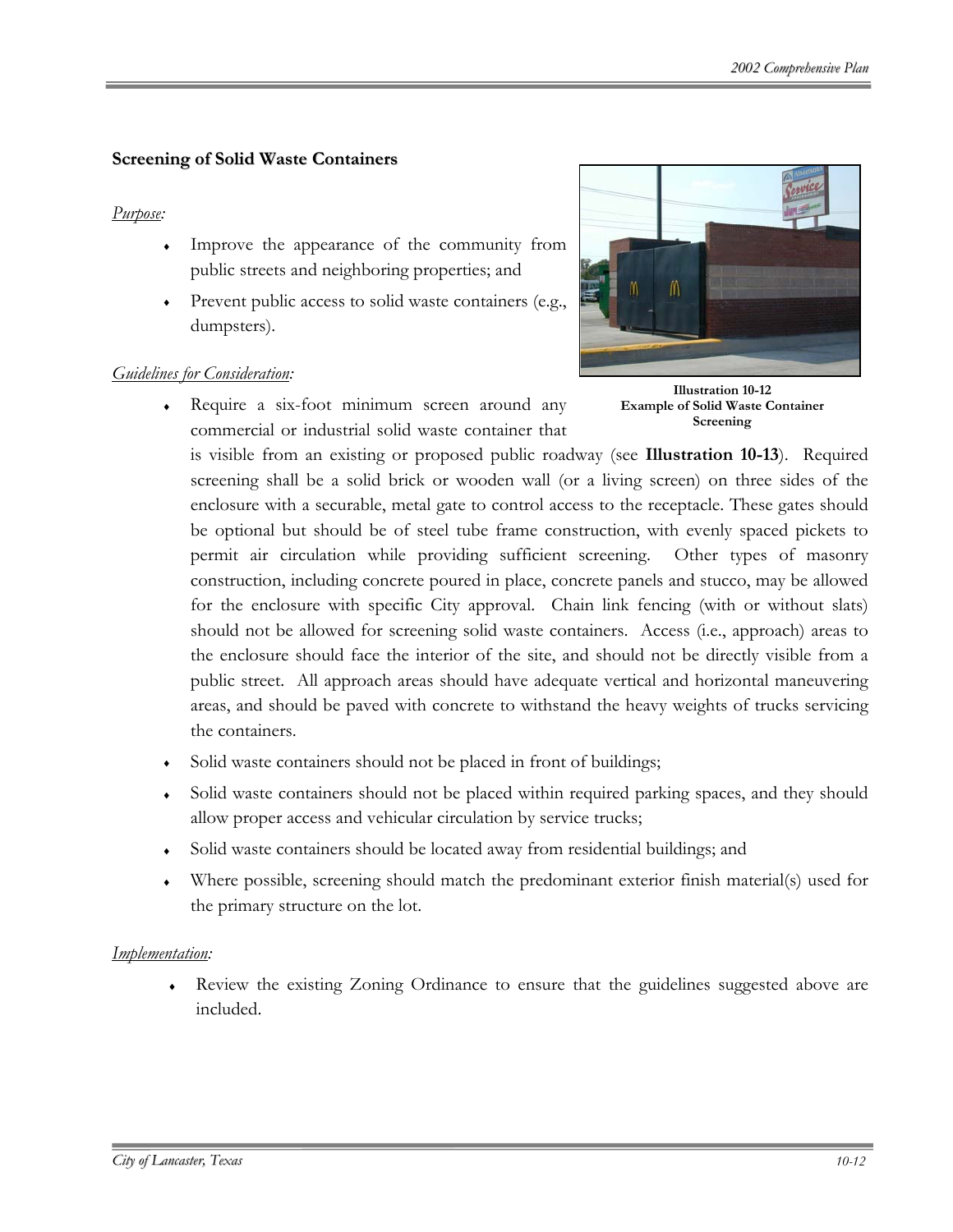## **Nonresidential Buffers and Screening**

## *Purpose:*

- To ensure that nonresidential areas do not have a negative impact upon adjacent residential areas/uses; and
- To ensure high quality interface and compatibility between uses.

## *Guidelines for Consideration:*



**Illustration 10-13 Example of a Wide Setback with Landscaping**

- ♦ Require additional setbacks, buffer yards (as required in the Landscape Ordinance), and landscape treatments when industrial uses face or are adjacent to residential areas (**Illustration 10-14**).
- ♦ Require architectural elevations and develop standards for quality treatment of all sides of nonresidential buildings that are adjacent to residential areas.
- ♦ Require masonry screening walls and landscaping, if necessary.
- Require that issues of air, noise, and light be addressed in the planning phases of development. Studies should be conducted by the development applicant to ensure that remedies are effective.

## *Implementation:*

Review existing ordinances to ensure that the guidelines suggested above are included.

## **Screening and Location of Outside Storage/Loading Areas and Utility Equipment**

## *Purpose:*

- Improve appearance of the community from public streets and neighboring properties; and
- Prevent public access to storage areas.

## *Guidelines for Consideration:*

♦ Loading docks, service doors, and outside storage areas should not face onto or be visible from a major or minor thoroughfare, wherever possible.



**Illustration 10-14 Example of Outside Storage Screening**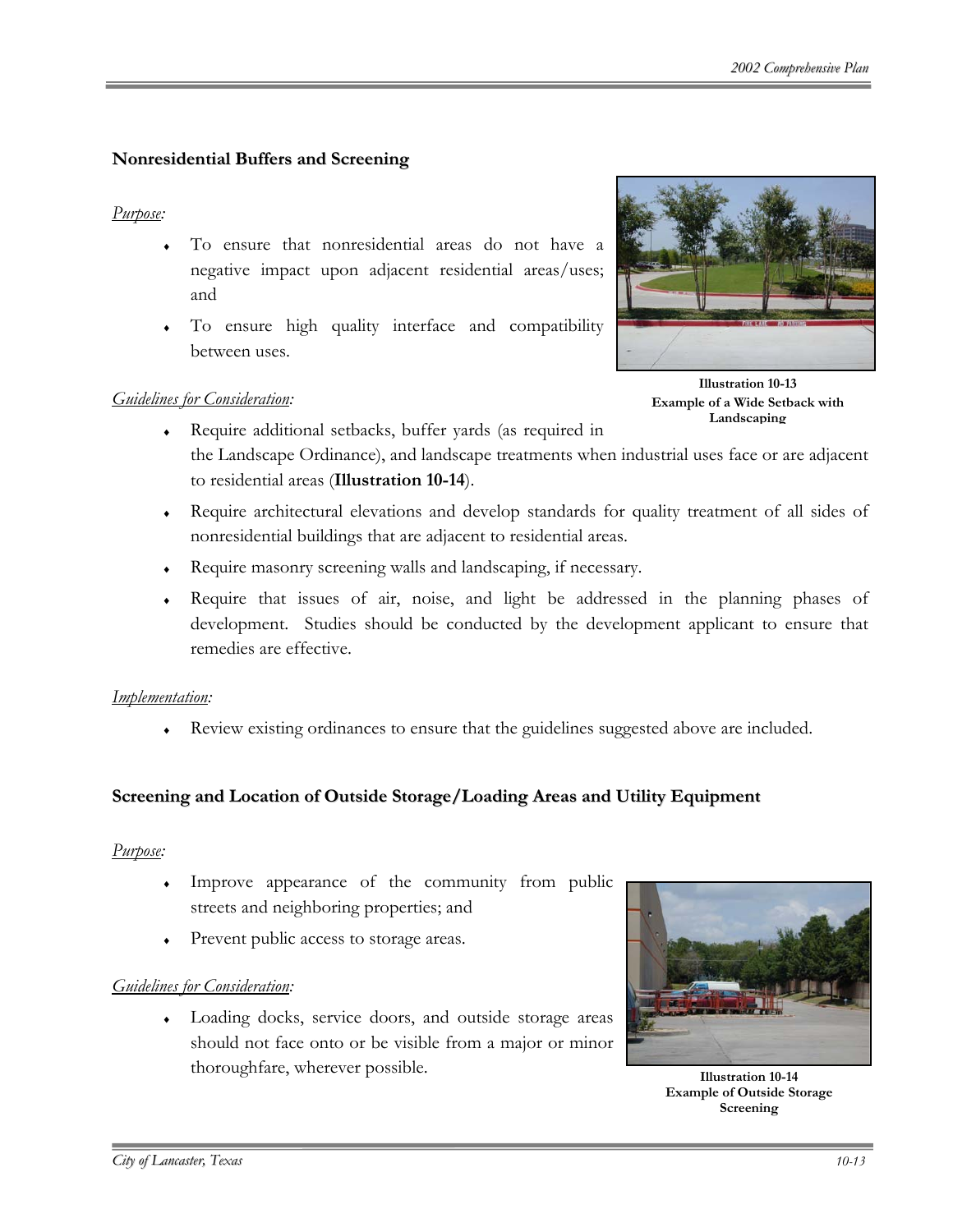- When loading docks and/or outside storage areas are located within a side yard, they should be screened from adjacent properties and public rights-of-way by using either brick/masonry walls and/or earthen berms. An appropriate combination of trees and shrubs from the approved plant list may also be used to meet this screening requirement with specific City approval (**Illustration 10-15**).
- Pad-mounted utility equipment and air conditioning units should be screened from view from public rights-of-way without altering the safe and efficient use of the equipment.
- Encourage relocation and/or underground placement of existing and future electrical feeder lines and other utility lines (e.g., telephone).

## *Implementation:*

Review guidelines regarding screening and placement of loading docks, and ensure that they are addressed within the Zoning Ordinance.



**Illustration 10-15 Example of Unified Ground Signage** 

## **Signage**

## *Purpose:*

- Ensure that signage identifies business, residential and public uses without creating confusion, unsightliness or visual obscurity of adjacent properties.
- ♦ Provide a more unified organized streetscape through more consistent signage.
- Reduce visual clutter and improve visual character along roadways.
- Encourage shared signage.

## *Guidelines for Ground Signs:*

- Make all signs more visible and effective by eliminating the redundancy, clutter and chaotic effect that an overabundance of signs have on the visual environment.
- Preserve and enhance the community's image by reducing the number of signs along major corridors (**Illustration 10- 16**), and by strengthening limitations on signage along major travel corridors (e.g., height, size, spacing, number, etc.).



**Illustration 10-16 Example of Monument-Style Signage**



**Illustration 10-17 Example of Freestanding Signs**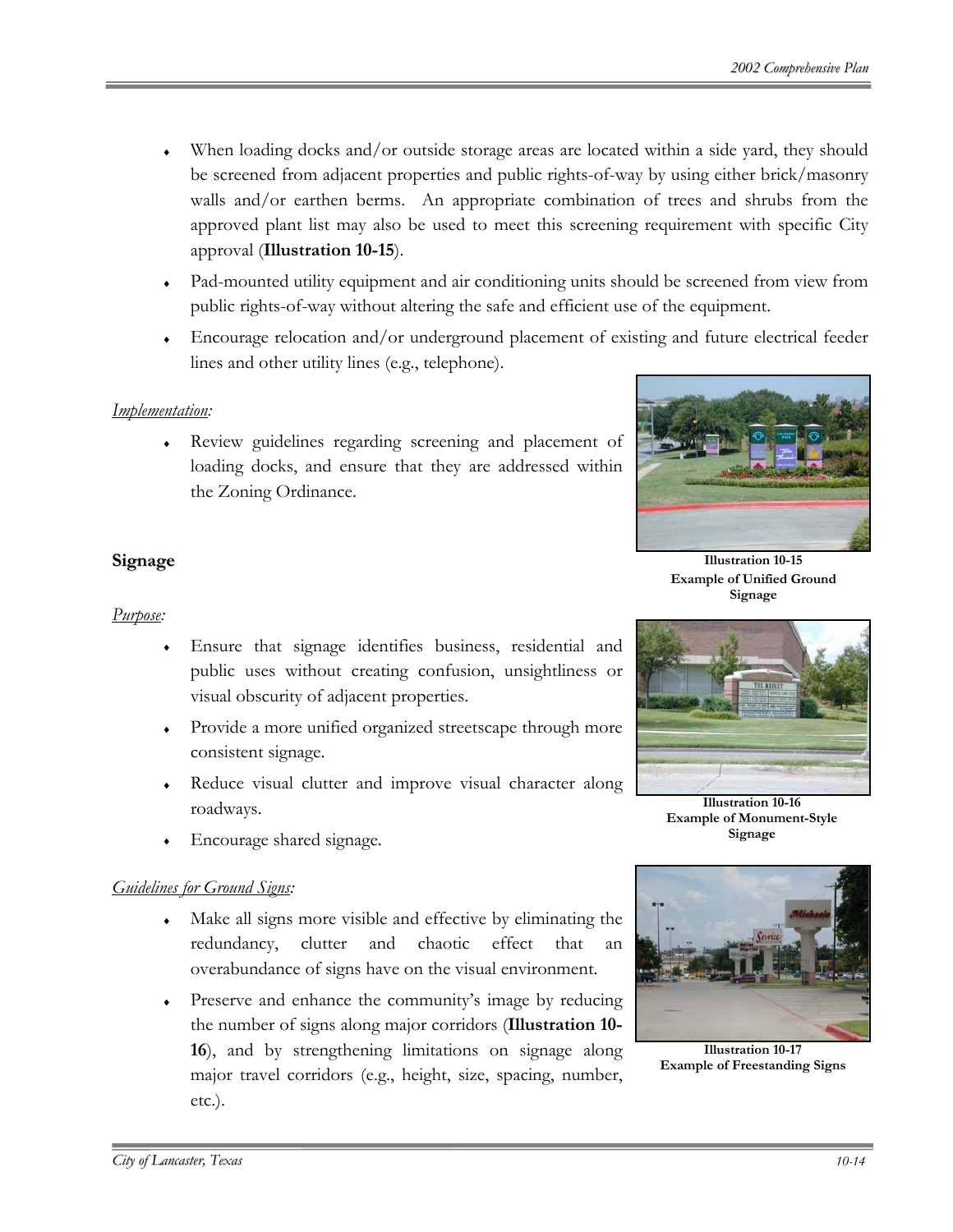- Encourage monument-style signage (**Illustration 10-17**) along all major thoroughfares, except within certain designated areas (e.g., where sight visibility is limited such as along Interstate Highway 20). The maximum allowable height, including the base, for a monument sign should be about six feet (6') or eight feet (8'). The overall surface area of the sign, including the base, should be no more than about eighty (80) square feet per side. This restriction would not apply to temporary real estate, development, or construction signage.
- ♦ Freestanding *pole signs* (**Illustration 10-18**) should still be permitted, but monument signage is encouraged and preferred within areas not adjacent to Interstate Highway 20 or Interstate Highway 35. As used within these guidelines, a monument sign refers to a sign with a continuous base, which is approximately the same width as the actual sign face, with the signage generally attached directly to the base. If preferred, the signage could be attached to the base by short, one to two foot poles as long as the overall height of the sign and base does not exceed eight feet (8').
- Through the design review process, ensure that signage is compatible with corresponding buildings and the general surroundings. Signage should not interfere with sight visibility when entering or leaving the site.

### *Implementation:*

The City's sign regulations should be reviewed with the intent of achieving a balanced system of street graphics that provides pleasing and effective visual communication.

## **Trees & Open Space Preservation**

The City presently does not have a tree or open space preservation ordinance<sup>10-1</sup> and since Lancaster's open space and trees represent valuable local resources, and it is therefore recommended that large, high-quality trees, as well as appropriate open space, be preserved and protected.

## *Implementation:*

- Develop an ordinance requiring the protection of certain trees (of specific types and sizes) within residential and non-residential areas.
- Revise Zoning and Subdivision Ordinances to require mandatory open space in both residential and nonresidential developments.

 $\overline{a}$ 

<span id="page-15-0"></span><sup>10-1</sup> As of March 20, 2001.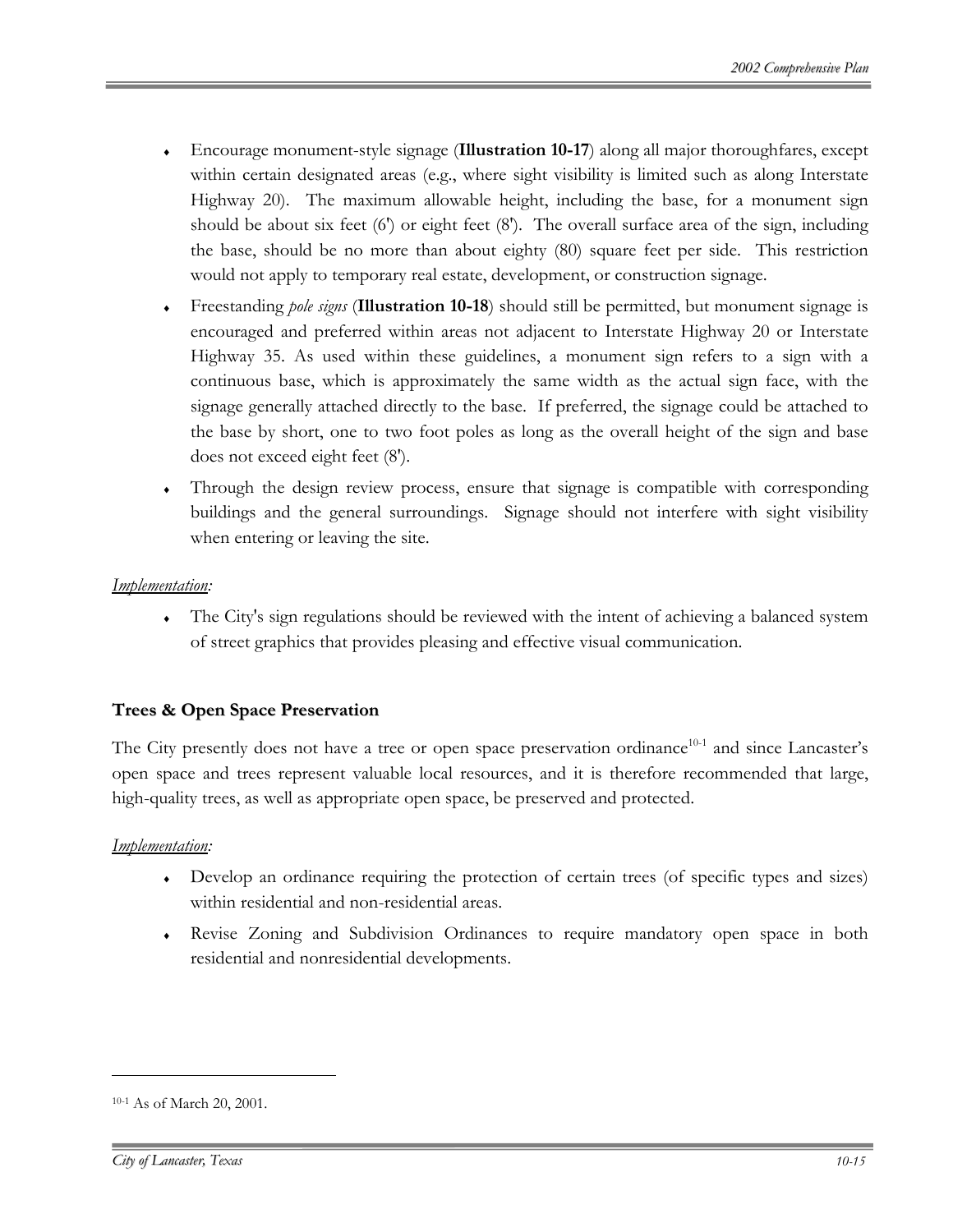## **Access, Driveways and Median Openings**

## *Purpose:*

- Improve traffic flow along major and minor thoroughfares; and
- Reduce required pavement surface area, thus reducing storm water run-off and providing opportunities for landscaped enhancement.

## *Guidelines for Consideration:*

- ♦ Require mutual access easements between businesses along all major traffic arteries to promote lateral (*cross*) access between properties and to minimize driveway openings.
- Promote shared driveway openings and limit driveway openings to one per property on parcels with less than 300' of frontage. On larger parcels, permit no more than one driveway opening per 300 linear feet of frontage along a thoroughfare.
- Require landscaped medians or entry signs to be maintained by homeowners' associations or other such entities.
- Require site visibility easements to ensure proper visibility at corners and at driveways.

### *Implementation:*

The City of Lancaster's Construction Standards should be reviewed, and if necessary, design and construction standards for driveway opening widths, radii and spacing should be incorporated.

## **Enhancement of the Historic Town Square Into A Unique Downtown Area**

One of the most significant urban design opportunities within Lancaster is the downtown area known as the *Historic Town Square*. As in many cities, the City's downtown shopping area has not been able to compete with more modern and efficient outlying shopping centers and with *big box* retailers. The Historic Town Square area of Lancaster has not only experienced the impact associated with this trend, but has also survived the impact of the 1994 tornado. In spite of the destruction caused by the tornado, the downtown's unique heritage and its central location make it attractive in terms of revitalization and reinvestment opportunities within the area. However, the City should still provide a framework for reinvestment. Ultimately, it will be up to private investors to transform the Historic Town Square from an idealistic concept into an economic reality. However, before private investment can have a chance, in addition, the City should initiate ideas for the overall design of the area, and should develop more detailed strategies and actions in order for private investment to become interested and for the project to be a success in the long-term.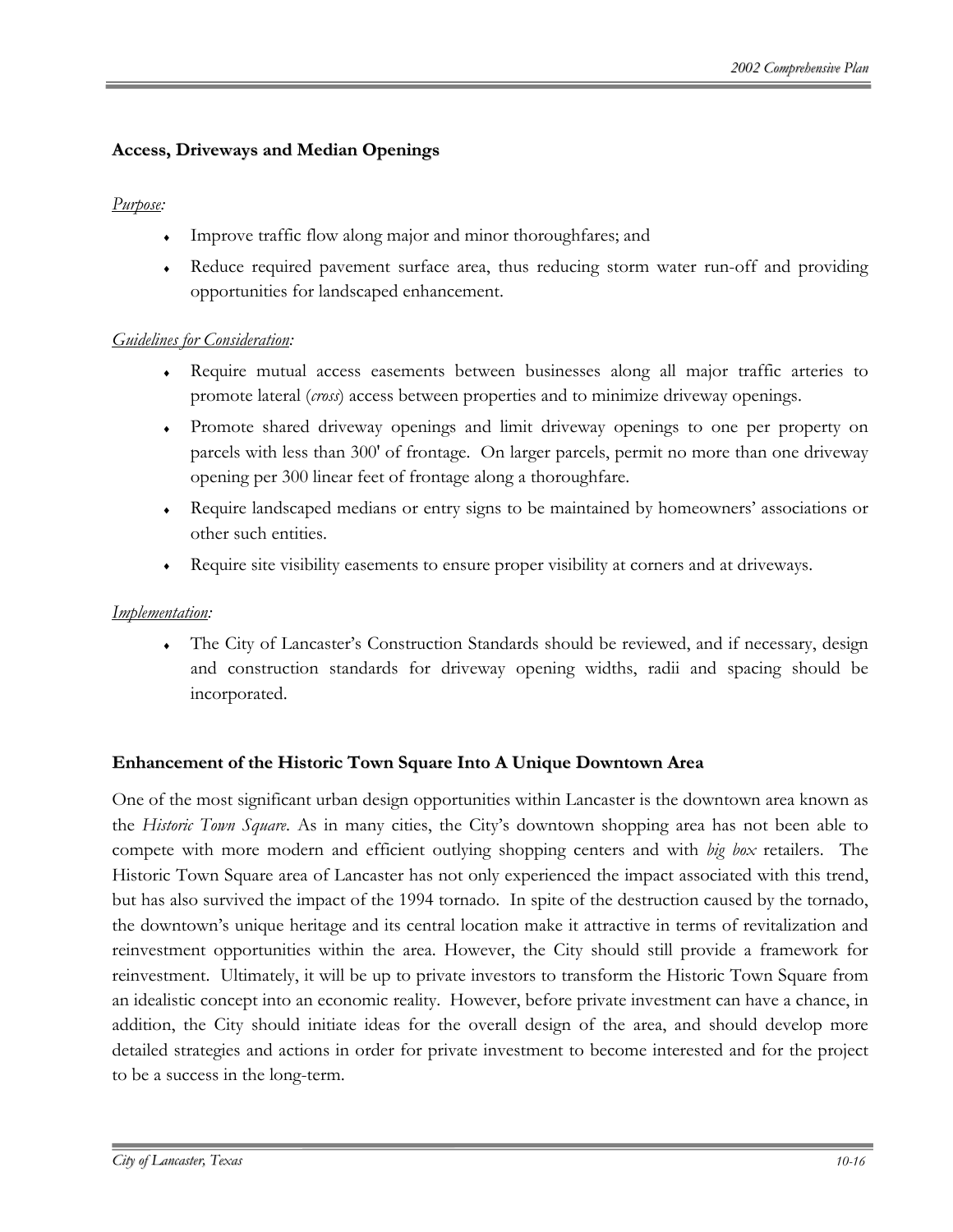The November 1995 Rural/Urban Design Assistance Team (R/UDAT) study report proposed a design concept that begins to establish several design principles, or ideas, that the citizens of Lancaster foresee for the Historic Town Square. The report recommended that the Square be strengthened as a civic gathering place and cultural center, and the overall concept proposed encouraging specialty retail, artists' communities, food and entertainment in combination with new elderly, infill housing to redefine Lancaster's Historic Town Square as a viable asset of the community. These recommendations remain viable, and should still be considered appropriate for the Square area.

Therefore, based on the R/UDAT study, as well as on citizen input during the comprehensive planning process, the Historic Town Square plan should:

- ♦ Establish a *people* place, with a small-town atmosphere for the citizens of Lancaster;
- ♦ Create a community focal point;
- ♦ Create a retail shopping area that is oriented to the pedestrian, yet accommodates the automobile;
- Establish a list of desired uses for the area; and
- Establish a streetscape concept and plan.



**Illustration 10-18 Example of a Town Square** 

This Historic Town Square concept illustrates several basic design components that could be used to initiate more detailed plans in the future. It is recommended that the City take a proactive role in revitalizing the area by making a commitment to *seed* the project with capital improvements (e.g., streetscape amenities, etc.), and to *set the stage* for private reinvestment within the area. After initial improvements are completed, later phases of the streetscape project can be programmed for funding and implementation. Occasionally, Community Development Block Grant (CDBG) monies can be used for such projects.

The City should also consider creating a tax increment financing (TIF) district or a public improvements district (PID) to help finance improvements within the Historic Town Square area. Several cities throughout Texas have successfully created TIF and PID districts for downtown areas that were in need of economic revitalization.